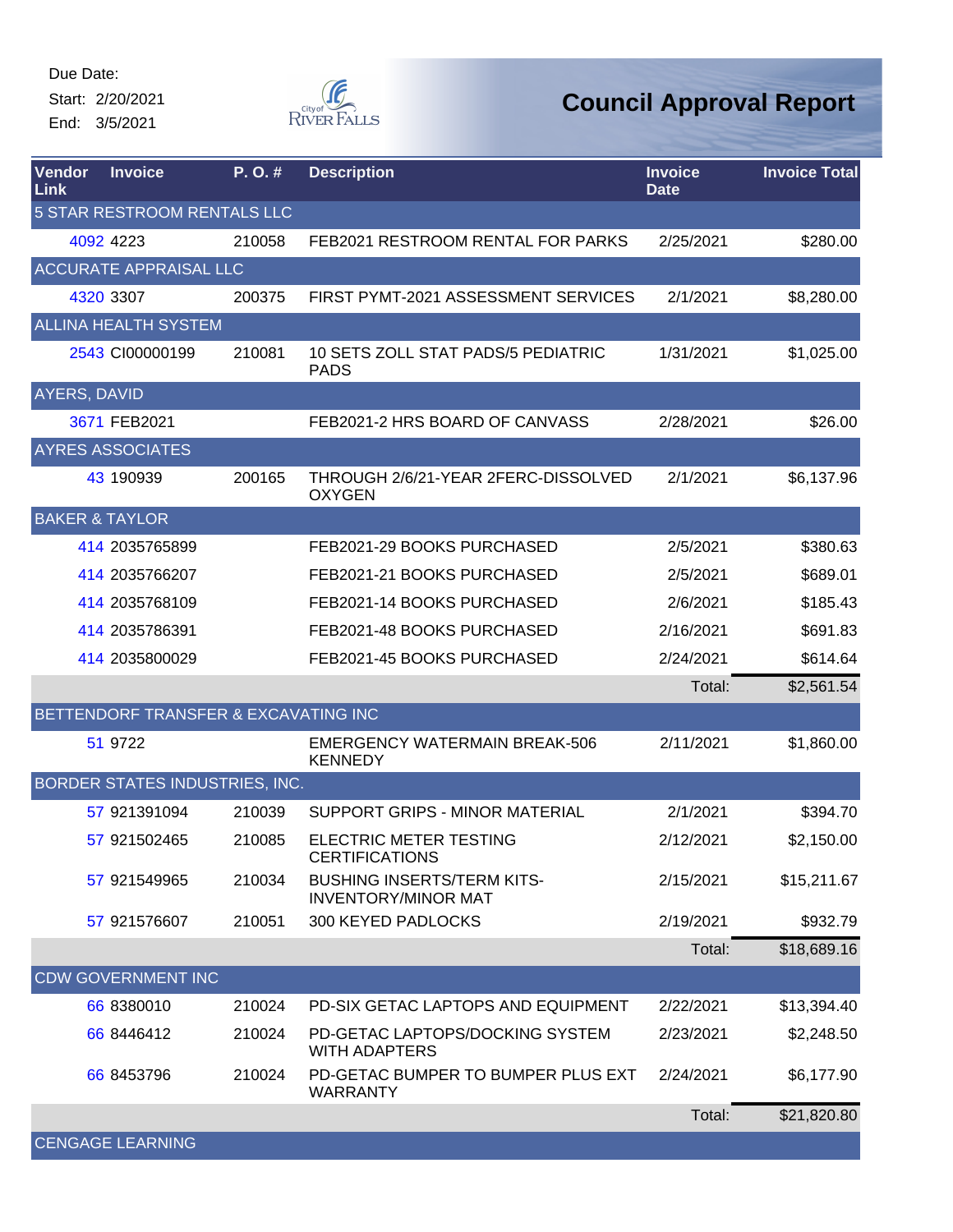Start: 2/20/2021 End: 3/5/2021



| Vendor<br>Link       | <b>Invoice</b>                    | P. O. # | <b>Description</b>                                         | <b>Invoice</b><br><b>Date</b> | <b>Invoice Total</b> |
|----------------------|-----------------------------------|---------|------------------------------------------------------------|-------------------------------|----------------------|
|                      | 123 73596276                      |         | FEB2021-CHRISTIAN FICTION PLAN-3<br><b>BOOKS</b>           | 2/4/2021                      | \$74.22              |
|                      | 123 73595190                      |         | FEB2021-THORNDIKE EDITORS PLAN-4<br><b>BOOKS PURCHASED</b> | 2/4/2021                      | \$122.36             |
|                      | 123 73780063                      |         | FEB2021 - WESTERN 2 PLAN - 2 BOOKS<br><b>PURCHASED</b>     | 2/16/2021                     | \$45.73              |
|                      |                                   |         |                                                            | Total:                        | \$242.31             |
|                      | <b>CENTER POINT INC</b>           |         |                                                            |                               |                      |
|                      | 412 1824315                       |         | FEB2021-SPOTLIGHT/MYSTERY SERIES-SIX<br><b>BOOKS</b>       | 2/1/2021                      | \$135.42             |
| <b>CENTURYLINK</b>   |                                   |         |                                                            |                               |                      |
|                      | 1796 200326834                    |         | JAN2021 OUTGOING LONG DISTANCE FAX<br><b>LINES</b>         | 1/31/2021                     | \$3.54               |
|                      | <b>CHANKLY BORE INC</b>           |         |                                                            |                               |                      |
|                      | 4736 JAN2021                      |         | JAN2021 LIBRARY-AUTHOR PRESENTATION                        | 2/28/2021                     | \$150.00             |
|                      | COMPUTER INTEGRATION TECHNOLOGY   |         |                                                            |                               |                      |
|                      | 379 305079                        | 210014  | MARCH2021-MANAGED BACKUP SERVICES                          | 3/1/2021                      | \$1,155.00           |
|                      | CORPORATE FLEET SERVICES, INC     |         |                                                            |                               |                      |
|                      | 2786 67500                        | 210023  | MARCH2021 PD MONTHLY LEASE<br><b>CHARGES</b>               | 3/1/2021                      | \$1,007.20           |
|                      | 2786 M8950                        |         | PD VEHICLE REGISTRATION RENEWAL-<br>TWO 2017 SILVERADO     | 3/1/2021                      | \$224.40             |
|                      | 2786 M8993                        |         | REGISTRATION-POLICE DEPT-2017<br><b>TRAVERSE</b>           | 3/1/2021                      | \$96.90              |
|                      |                                   |         |                                                            | Total:                        | \$1,328.50           |
|                      | DELTA DENTAL OF WISCONISN INC     |         |                                                            |                               |                      |
|                      | 2572 1572516<br><b>MARCH 2021</b> |         | <b>MARCH VISION INSURANCE</b>                              | 3/1/2021                      | \$467.23             |
|                      | 2572 1572517<br><b>MARCH RET</b>  |         | MARCH 2021 RETIREE VISION INSURANCE                        | 3/1/2021                      | \$6.21               |
|                      |                                   |         |                                                            | Total:                        | \$473.44             |
| <b>DEMCO INC</b>     |                                   |         |                                                            |                               |                      |
|                      | 577 6912596                       |         | FEB2021-CD JEWEL BOXES/QUICK GARD<br><b>FLEX</b>           | 2/22/2021                     | \$393.07             |
|                      | <b>DIGGERS HOTLINE INC</b>        |         |                                                            |                               |                      |
|                      | 93 210227701PP1                   | 210084  | 2021 FIRST PREPAYMENT-ELECTRIC &<br><b>WATER</b>           | 2/8/2021                      | \$2,052.80           |
| <b>DYKES, MARK S</b> |                                   |         |                                                            |                               |                      |
|                      | 96 12122                          |         | <b>CALIBRATE INFLUENT</b><br>MAGMETER/EFFLUENT/WWTP        | 2/25/2021                     | \$571.45             |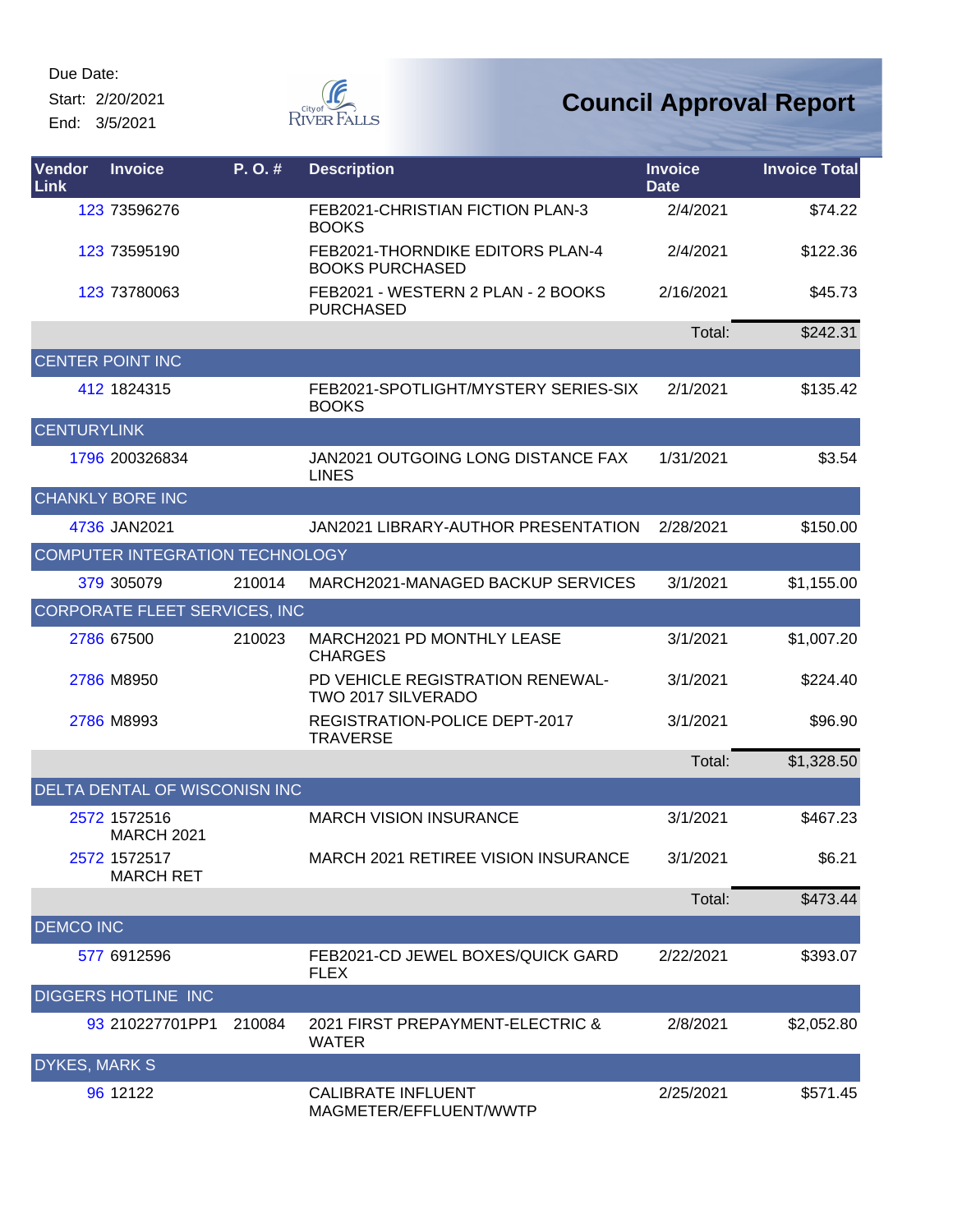Start: 2/20/2021 End: 3/5/2021



| Vendor<br>Link | <b>Invoice</b>                         | P. O. # | <b>Description</b>                                       | <b>Invoice</b><br><b>Date</b> | <b>Invoice Total</b> |
|----------------|----------------------------------------|---------|----------------------------------------------------------|-------------------------------|----------------------|
| <b>EFTPS</b>   |                                        |         |                                                          |                               |                      |
|                | 7 66232                                |         | Payroll Period 2/08/21 - 02/21/21                        | 2/26/2021                     | \$68,350.67          |
|                | EO JOHNSON CO. INC                     |         |                                                          |                               |                      |
|                | 98 28734975                            |         | FEB2021-LIBRARY RICOH C2000 COPIER-<br>#1051559849       | 2/8/2021                      | \$115.00             |
|                | 98 28837039                            |         | MARCH2021-LIBRARY RICOH C4504<br>COPIER #1051194651      | 3/1/2021                      | \$125.74             |
|                |                                        |         |                                                          | Total:                        | \$240.74             |
|                | FALKOWSKI, DERRICK                     |         |                                                          |                               |                      |
|                | 3911 FEB2021                           |         | FEB2021 ELECTION-23.5HRS<br>ELECTION/BOARD               | 2/28/2021                     | \$348.50             |
|                | <b>FBG SERVICE CORPORATION</b>         |         |                                                          |                               |                      |
|                | 364 895666                             | 210071  | FEB2021 JANITORIAL CONTRACT-MULTIPLE<br><b>BUILDINGS</b> | 2/28/2021                     | \$4,866.00           |
|                | FIRST NATIONAL BANK - RF SECTION 125   |         |                                                          |                               |                      |
|                | 6 66231                                |         | Payroll Period 2/08/21 - 02/21/21                        | 2/26/2021                     | \$3,855.27           |
|                | FORUM COMMUNICATION CO                 |         |                                                          |                               |                      |
|                | 234 CL01769755                         |         | FEB2021-COMMON COUNCIL<br>PROCEEDINGS PAPER NOTICE       | 2/18/2021                     | \$317.68             |
|                | 234 CL01769785                         |         | FEB2021 COMMON COUNCIL AGENDA-<br><b>PAPER NOTICE</b>    | 2/18/2021                     | \$65.93              |
|                | 234 CL01769753                         |         | FEB2021 ORDINANCE 2021-01 ENACTED-<br>PAPER NOTICE       | 2/18/2021                     | \$17.98              |
|                | 234 CL01769808                         |         | FEB2021-BOARD OF CANVASS NEWPAPER<br><b>NOTICE</b>       | 2/18/2021                     | \$14.99              |
|                | 234 CL01769963                         |         | FEB2021 PLAN COMMISSION NEWSPAPER<br><b>NOTICE</b>       | 2/25/2021                     | \$117.30             |
|                | 234 CL01769795                         |         | FEB2021-DIRECTIONAL BORING BIDS-<br>NEWSPAPER NOTICE     | 2/28/2021                     | \$128.75             |
|                |                                        |         |                                                          | Total:                        | \$662.63             |
|                | FRONT LINE PLUS INC                    |         |                                                          |                               |                      |
|                | 984 13354                              | 210078  | 2021 Annual Siren Contract Service                       | 2/11/2021                     | \$1,250.00           |
|                | <b>GIRARD'S BUSINESS SOLUTIONS INC</b> |         |                                                          |                               |                      |
|                | <b>1571 2103RIVFALL</b>                |         | MARCH2021-MARCH2022 CHECK<br><b>SCANNER/JAG CONTRACT</b> | 3/1/2021                      | \$450.00             |
|                | <b>HEALTH PARTNERS</b>                 |         |                                                          |                               |                      |
|                | 356 103003716<br><b>MARCH 2021</b>     |         | MARCH 2021 HEALTH DENTAL INSURANCE                       | 3/1/2021                      | \$178,293.05         |
|                | HUEBSCH LAUNDRY COMPANY                |         |                                                          |                               |                      |
|                | 146 20058952                           | 210066  | 2/3/2021 ANNUAL MAT SERVICE-LIBRARY                      | 2/3/2021                      | \$69.23              |
|                | 146 20060316                           | 210066  | 2/10/2021 ANNUAL MAT SERVICE-CITY HALL                   | 2/10/2021                     | \$58.76              |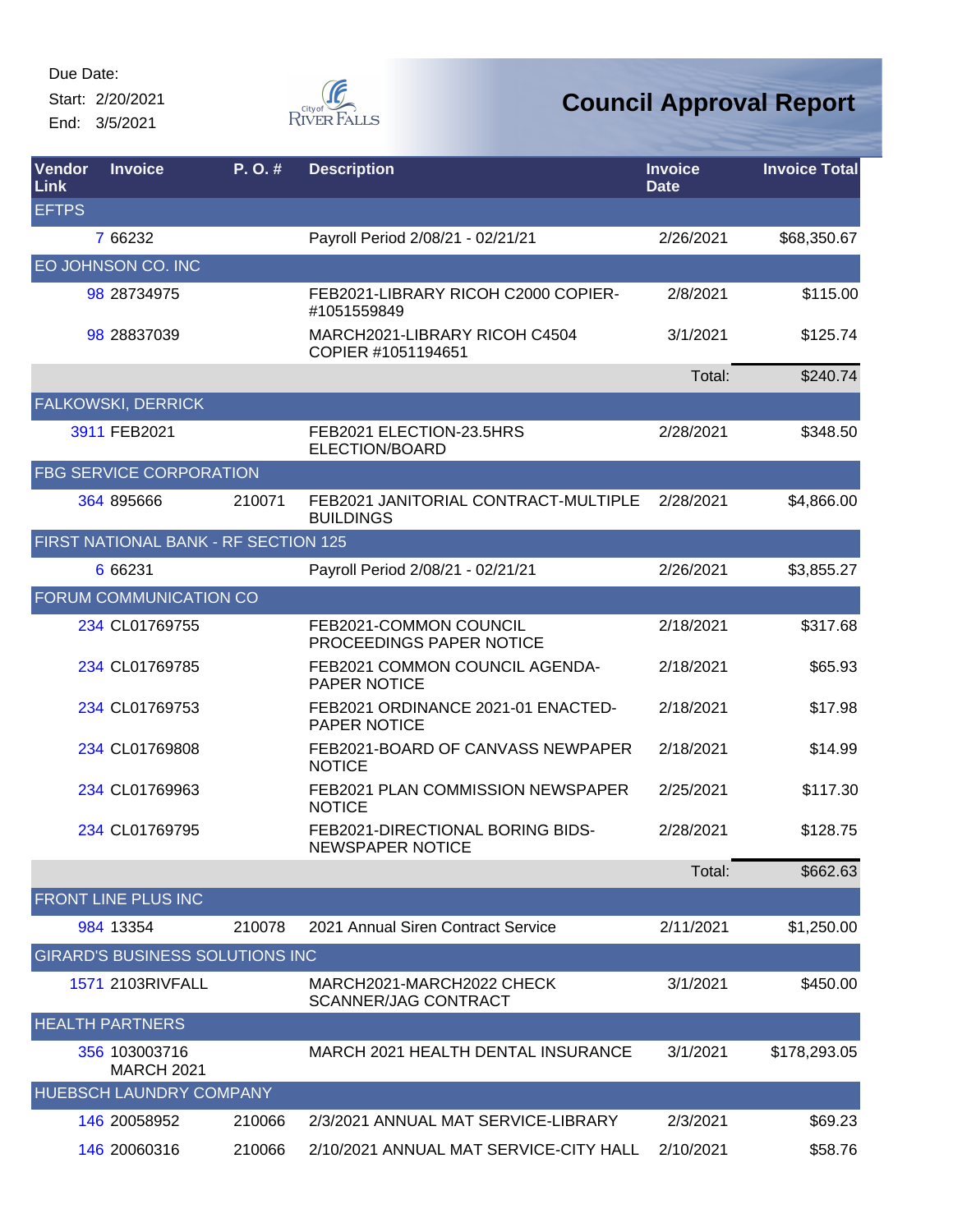Start: 2/20/2021 End: 3/5/2021



| Vendor<br><b>Link</b> | <b>Invoice</b>                   | P.O.#  | <b>Description</b>                                       | <b>Invoice</b><br><b>Date</b> | <b>Invoice Total</b> |
|-----------------------|----------------------------------|--------|----------------------------------------------------------|-------------------------------|----------------------|
|                       | 146 20060310                     | 210066 | 2/10/2021 ANNUAL MAT SERVICE-PUBLIC<br><b>WORKS</b>      | 2/10/2021                     | \$43.06              |
|                       | 146 10098499                     | 210035 | 2/17/2021 ELECTRIC DEPT UNIFORMS                         | 2/17/2021                     | \$290.59             |
|                       | 146 20061686                     | 210066 | 2/17/2021 ANNUAL MAT SERVICE-LIBRARY                     | 2/17/2021                     | \$86.33              |
|                       | 146 10100626                     | 210026 | 2/24/2021 SEWER DEPT UNIFORMS                            | 2/24/2021                     | \$36.41              |
|                       | 146 10100623                     | 210035 | 2/24/2021 ELECTRIC DEPT UNIFORMS                         | 2/24/2021                     | \$290.59             |
|                       | 146 10100624                     | 210026 | 2/24/2021 WATER DEPT UNIFORMS                            | 2/24/2021                     | \$43.95              |
|                       | 146 10100625                     | 210021 | 2/24/2021 PUBLIC WORKS UNIFORMS                          | 2/24/2021                     | \$119.63             |
|                       | 146 20063038                     | 210066 | 2/24/2021 ANNUAL MAT SERVICE-<br><b>WASTEWATER PLANT</b> | 2/24/2021                     | \$49.51              |
|                       | 146 20063031                     | 210066 | 2/24/21 ANNUAL MAT SERVICE-PUBLIC<br><b>WORKS</b>        | 2/24/2021                     | \$43.06              |
|                       | 146 20063036                     | 210066 | 2/24/2021 ANNUAL MAT SERVICE-CITY HALL                   | 2/24/2021                     | \$58.76              |
|                       |                                  |        |                                                          | Total:                        | \$1,189.88           |
|                       | <b>INNOVATIVE ELECTRIC LLC</b>   |        |                                                          |                               |                      |
|                       | 4427 1099                        |        | LIBRARY-NEW WATER HEATER POWER<br><b>CONNECTION</b>      | 2/1/2021                      | \$197.50             |
|                       | 4427 1108                        | 210075 | GLEN PARK MAINT BLDG-MAKE UP AIR<br>UNIT/EXTRAS          | 2/11/2021                     | \$3,401.20           |
|                       | 4427 1118                        |        | LIBRARY-RECEPTACLES/LED LAMPS/LIGHT<br><b>FIXTURES</b>   | 2/22/2021                     | \$902.50             |
|                       |                                  |        |                                                          | Total:                        | \$4,501.20           |
|                       |                                  |        | INTERNATIONAL CITY MGMT ASSOC RETIREMENT CORP            |                               |                      |
|                       | 1 66227                          |        | Payroll Period 2/08/21 - 02/21/21                        | 2/26/2021                     | \$21,025.01          |
|                       | 1 66228                          |        | Payroll Period 2/08/21 - 02/21/21                        | 2/26/2021                     | \$1,318.25           |
|                       |                                  |        |                                                          | Total:                        | \$22,343.26          |
|                       | JAGUAR SOFTWARE, INC             |        |                                                          |                               |                      |
|                       | 3251 10062                       | 210068 | 2021 CHECK SCANNER SOFTWARE-<br><b>MIRROR IMAGE</b>      | 3/1/2021                      | \$1,960.00           |
|                       | <b>JOSIE HAYES CREATIVE</b>      |        |                                                          |                               |                      |
|                       | 4714 0002                        |        | <b>MYACCOUNT HOW-TO VIDEO/GRAPHICS</b><br>FEE            | 2/23/2021                     | \$557.50             |
|                       | KRAUSE POWER ENGINEERING LLC     |        |                                                          |                               |                      |
|                       | 171 RFL-022721                   | 210087 | JAN/FEB2021 FAULT CALCS/SOFTWARE-<br><b>ELECTRIC</b>     | 2/27/2021                     | \$501.90             |
| <b>KWIK TRIP</b>      |                                  |        |                                                          |                               |                      |
|                       | 172 JAN2021<br><b>MOTOR FUEL</b> |        | JAN2021 MOTOR FUEL STMT                                  | 1/31/2021                     | \$7,256.63           |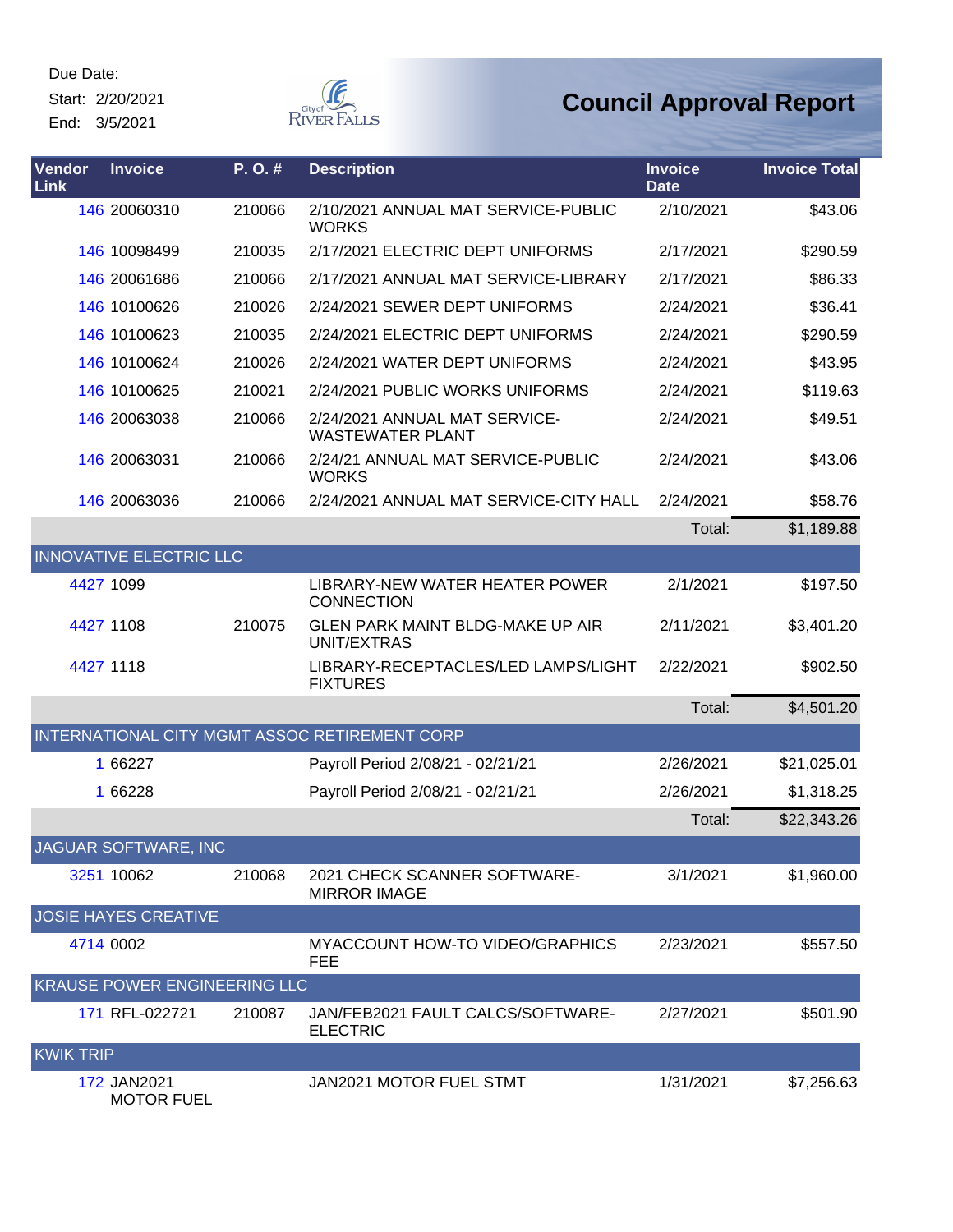Start: 2/20/2021 End: 3/5/2021



| Vendor<br>Link      | <b>Invoice</b>                          | P. O. # | <b>Description</b>                                          | <b>Invoice</b><br><b>Date</b> | <b>Invoice Total</b> |
|---------------------|-----------------------------------------|---------|-------------------------------------------------------------|-------------------------------|----------------------|
|                     | LEXISNEXIS RISK DATA MGMT INC           |         |                                                             |                               |                      |
|                     | 3765 1703497-<br>20210228               |         | FEB2021-ADVANCED PEOPLE SEARCH FEE                          | 2/28/2021                     | \$53.05              |
|                     | LINCOLN NATIONAL LIFE INSURANCE COMPANY |         |                                                             |                               |                      |
|                     | 3066 4214227481<br><b>MARCH</b>         |         | MARCH 2021 VOL LIFE/AD&D                                    | 3/1/2021                      | \$279.12             |
|                     | 3066 4214226279                         |         | MARCH 2021 LIFE/LTD/AD&D                                    | 3/1/2021                      | \$4,813.28           |
|                     |                                         |         |                                                             | Total:                        | \$5,092.40           |
|                     | <b>LOFFLER COMPANIES INC</b>            |         |                                                             |                               |                      |
|                     | 182 28646610                            |         | FEB2021-WASTEWATER DEPT-KONICA<br><b>MINOLTA BASE PYMT</b>  | 2/1/2021                      | \$107.45             |
|                     | 182 28646609                            |         | FEB2021-FIRE DEPT KONICA MINOLTA<br><b>COPIER BASE PYMT</b> | 2/1/2021                      | \$137.51             |
|                     | 182 28646608                            |         | FEB2021-ADMIN/MAILROOM KONICA<br><b>COPIERS-BASEPYMTS</b>   | 2/1/2021                      | \$405.48             |
|                     | 182 28646608-1                          |         | FEB2021 COURT/CSR KONICA COPIER<br><b>BASE PYMT</b>         | 2/1/2021                      | \$160.00             |
|                     |                                         |         |                                                             | Total:                        | \$810.44             |
| MCNABB, JACOB       |                                         |         |                                                             |                               |                      |
|                     | 1902 2021SAFETYFO<br><b>OTWEAR</b>      |         | 2021 SAFETY FOOTWEAR<br><b>REIMBURSEMENT</b>                | 2/23/2021                     | \$150.00             |
|                     | METERING & TECHNOLOGY SOLUTIONS         |         |                                                             |                               |                      |
|                     | 451 18783                               | 210067  | FEB2021-WATER METERS                                        | 2/11/2021                     | \$14,105.87          |
|                     | METRO FURNITURE SOLUTIONS BY HENRICKSEN |         |                                                             |                               |                      |
|                     | 4559 707835PROG                         | 200269  | <b>RFPD REMODEL - NEW FURNITURE</b>                         | 2/1/2021                      | \$80,796.39          |
|                     |                                         |         | MIDAMERICA ADMINISTRATIVE & RETIREMENT SOLUTIONS            |                               |                      |
|                     | 500 66236                               |         | Feb 2021 New employee HRA                                   | 2/26/2021                     | \$915.07             |
| <b>MIDWEST TAPE</b> |                                         |         |                                                             |                               |                      |
|                     | 409 99985499                            |         | FEB2021-AUDIOBOOKS/4 PURCHASED                              | 2/5/2021                      | \$139.96             |
|                     | 409 500056692                           |         | FEB2021 KEEP SHARP/MIDNIGHT LIBRARY-<br><b>AUDIOBOOKS</b>   | 2/19/2021                     | \$69.98              |
|                     | 409 500056694                           |         | FEB2021-DVD/ZAPPA                                           | 2/19/2021                     | \$20.24              |
|                     | 409 500056691                           |         | FEB2021-DVD/CATHERINE THE GREAT                             | 2/19/2021                     | \$19.99              |
|                     |                                         |         |                                                             | Total:                        | \$250.17             |
|                     | <b>MISSISSIPPI WELDERS</b>              |         |                                                             |                               |                      |
|                     | 568 3394494                             | 210080  | WELDING BAY-PIPE THREADER                                   | 2/18/2021                     | \$4,646.49           |
| <b>MITEL</b>        |                                         |         |                                                             |                               |                      |
|                     | 4458 35679209                           |         | MARCH2021-PHONE SERVICE CHARGES                             | 2/1/2021                      | \$3,516.35           |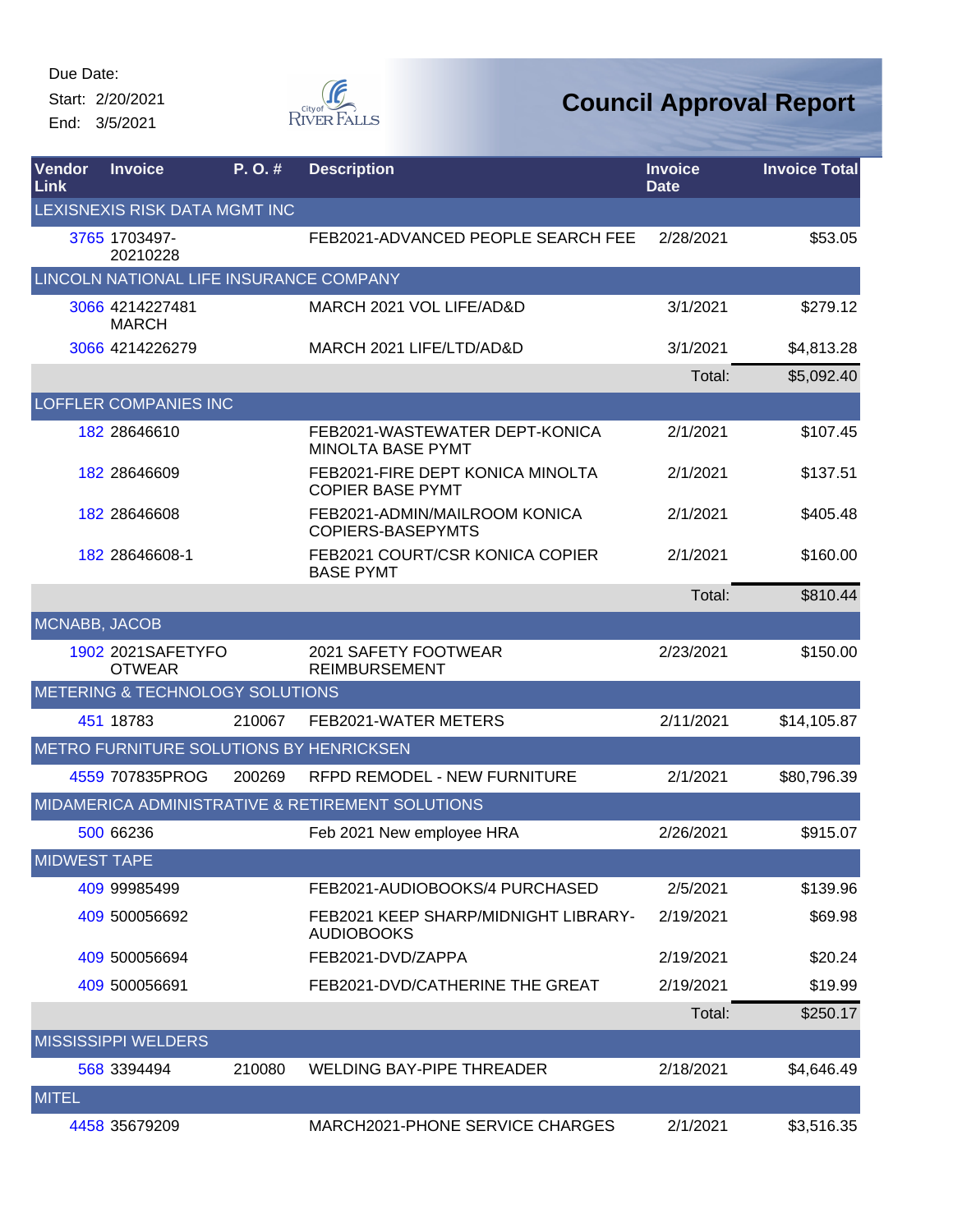Start: 2/20/2021 End: 3/5/2021



| Vendor<br>Link      | <b>Invoice</b>                         | P.O.#  | <b>Description</b>                                           | <b>Invoice</b><br><b>Date</b> | <b>Invoice Total</b> |
|---------------------|----------------------------------------|--------|--------------------------------------------------------------|-------------------------------|----------------------|
| MOODY, DEBRA        |                                        |        |                                                              |                               |                      |
|                     | 1566 MEMORIAL2                         |        | <b>MEMORIAL FOR MOTHER</b>                                   | 3/5/2021                      | \$50.00              |
|                     |                                        |        | MUNICIPAL ELECTRIC UTILITIES OF WISCONSIN INC                |                               |                      |
|                     | 188 021021-63                          | 210083 | FIRST PYMT-2021 MEUW ELECTRIC UTILITY<br>SAFETY/TRNG         | 2/10/2021                     | \$3,500.00           |
| <b>NELSON SCOTT</b> |                                        |        |                                                              |                               |                      |
|                     | 2013 MEMORIAL                          |        | SCOTT NELSON - MEMORIAL FOR FATHER                           | 3/1/2021                      | <b>VOID</b>          |
|                     | 2013 MEMORIAL2                         |        | <b>MEMORIAL FOR FATHER</b>                                   | 3/5/2021                      | \$50.00              |
|                     |                                        |        |                                                              | Total:                        | \$50.00              |
| <b>NWBIA</b>        |                                        |        |                                                              |                               |                      |
|                     | 395 2021                               |        | 2021 VOTING MEMBERSHIP/INSPECTOR<br><b>DAVE HOVEL</b>        | 2/28/2021                     | \$25.00              |
|                     | OGDEN ENGINEERING COMPANY INC          |        |                                                              |                               |                      |
|                     | 203 20-<br>3547/3551/3572/<br>35       | 200390 | 2020 FILED SURVEYING ELECTRIC<br><b>PROJECT</b>              | 12/31/2020                    | \$3,767.90           |
|                     | PAYPAL UPDATE/CHANGE VENDOR#/FID       |        |                                                              |                               |                      |
|                     | 639 105989996                          |        | FEB2021 PAYPAL SERVICE FEES                                  | 2/28/2021                     | \$30.00              |
|                     | <b>PELION BENEFITS</b>                 |        |                                                              |                               |                      |
|                     | 5 66230                                |        | Payroll Period 2/08/21 - 02/21/21                            | 2/26/2021                     | \$1,889.06           |
|                     | PIERCE COUNTY TREASURER                |        |                                                              |                               |                      |
|                     | 210 FEB2021TAXC<br>OLL                 |        | FEB2021 FIRST INSTALLMENT TAX<br><b>COLLECTION</b>           | 2/28/2021                     | \$4,113.75           |
|                     | PRUDENT MAN ADVISORS LLC               |        |                                                              |                               |                      |
|                     | 4399 175320                            |        | JAN2021 - PMA MANAGEMENT FEES                                | 2/1/2021                      | \$357.40             |
|                     | PUBLIC SERVICE COMMISSION OF WISCONSIN |        |                                                              |                               |                      |
|                     | 216 2101-I-05110                       |        | JAN2021-APPLICATION FEES-SOLAR<br><b>GARDEN/RENEW ENERGY</b> | 2/1/2021                      | \$217.55             |
|                     | <b>QUADIENT FINANCE USA INC</b>        |        |                                                              |                               |                      |
|                     | 4403 JAN2021                           |        | <b>JAN2021 POSTAGE MACHINE FUNDS</b>                         | 1/28/2021                     | \$700.00             |
|                     | <b>QUADIENT LEASING USA INC</b>        |        |                                                              |                               |                      |
|                     | 4459 N8569405                          |        | SEPT-DEC2020 POSTAGE MACHINE LEASE                           | 2/1/2021                      | \$784.62             |
|                     | RIVER FALLS CHAMBER OF COMMERCE INC    |        |                                                              |                               |                      |
|                     | 225 2020 LATE<br>ROOM TAX              |        | 2020 LATE REPORTED ROOM TAX                                  | 2/25/2021                     | \$4,052.69           |
|                     | 225 792A                               |        | FEB2021-VIP ANNUAL AWARDS                                    | 2/26/2021                     | \$200.00             |
|                     |                                        |        |                                                              | Total:                        | \$4,252.69           |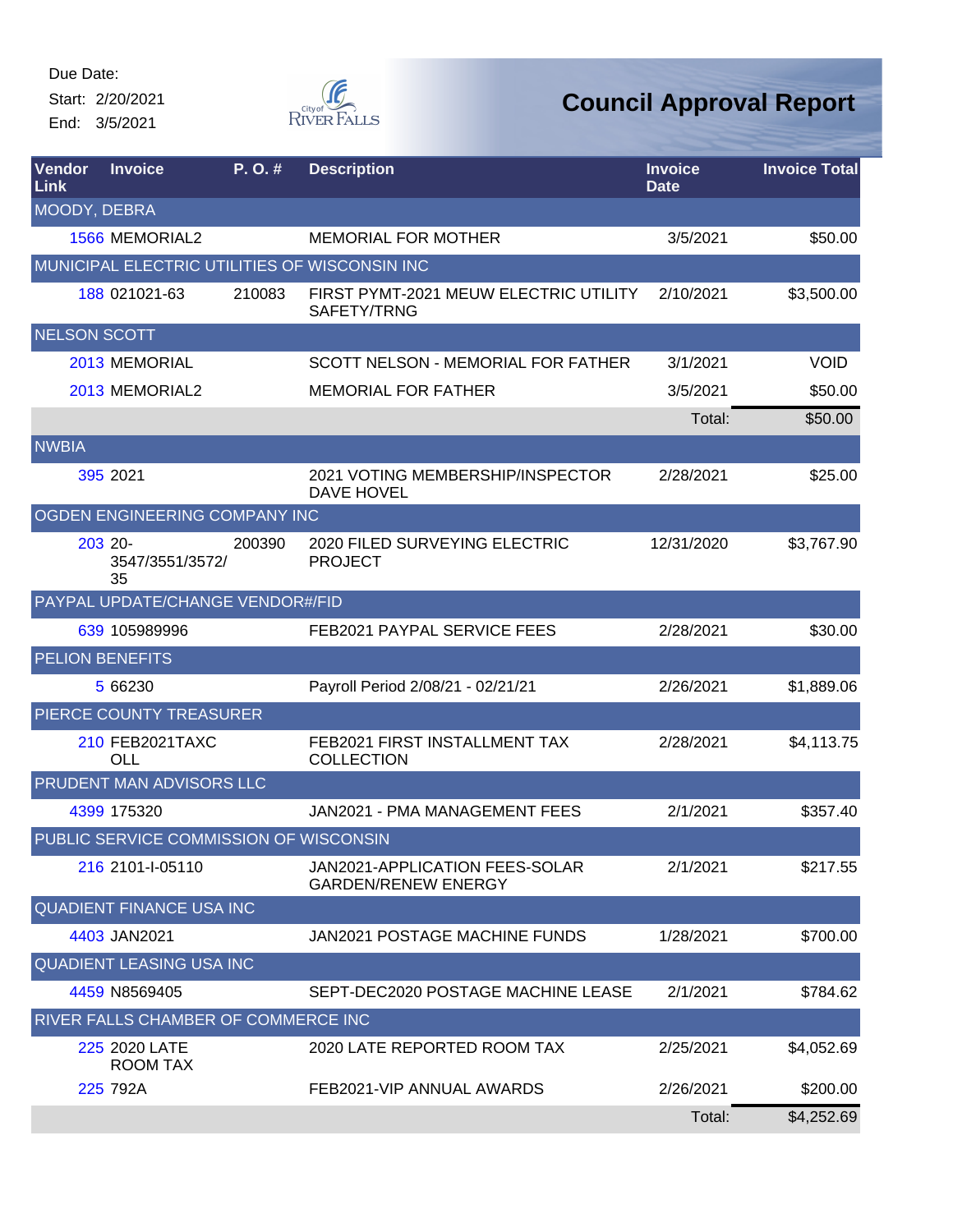Start: 2/20/2021 End: 3/5/2021



| Vendor<br>Link | <b>Invoice</b>                           | P.O.#  | <b>Description</b>                                       | <b>Invoice</b><br><b>Date</b> | <b>Invoice Total</b> |
|----------------|------------------------------------------|--------|----------------------------------------------------------|-------------------------------|----------------------|
|                | <b>RIVER FALLS POLICE ASSOCIATION</b>    |        |                                                          |                               |                      |
|                | 9 66233                                  |        | February 2021 Union Dues                                 | 2/26/2021                     | \$734.40             |
|                | <b>RIVER FALLS SENIOR CITIZENS</b>       |        |                                                          |                               |                      |
|                | 438 MARCH2021                            |        | MARCH 2021 SENIOR CENTER                                 | 3/1/2021                      | \$500.00             |
|                | <b>SCHINDLER ELEVATOR CORP</b>           |        |                                                          |                               |                      |
|                | 444 8105567522                           |        | MARCH-MAY2021 LIBRARY - ELEVATOR<br><b>PREV MAINT</b>    | 3/1/2021                      | \$582.66             |
|                | SHRED-IT US HOLDCO, INC                  |        |                                                          |                               |                      |
|                | 2439 8181505495                          | 210054 | FEB2021 MONTHLY SHREDDING SERVICE                        | 2/22/2021                     | \$318.24             |
|                | ST CROIX VALLEY NATURAL GAS CO           |        |                                                          |                               |                      |
|                | 255 JAN2021                              |        | <b>JAN2021 NATURAL GAS BILL</b>                          | 1/31/2021                     | \$12,990.43          |
|                | STATE OF WI - DEPT OF TRANSPORTATION     |        |                                                          |                               |                      |
|                | 219 2021 PIERCEFI<br><b>RETRUCK</b>      |        | REGISTRATION-2021 PIERCE FIRE TRUCK                      | 3/1/2021                      | \$169.50             |
|                | STATE OF WI DEPT OF EMPLOYEE TRUST FUNDS |        |                                                          |                               |                      |
|                | 11 66234                                 |        | February 2021 WRS                                        | 2/26/2021                     | \$87,313.01          |
|                | STATE OF WI, DEPT OF CHILDREN & FAMILIES |        |                                                          |                               |                      |
|                | 328 66235                                |        | Payroll Period 2/08/21 - 02/21/21<br>Remit#7747159       | 2/26/2021                     | \$340.31             |
|                | <b>STRAND ASSOCIATES, INC</b>            |        |                                                          |                               |                      |
|                | 3346 168919                              | 190374 | JAN2021 WASTEWATER TREATMENT PLANT<br><b>AERATION</b>    | 2/1/2021                      | \$1,412.18           |
|                | TRILOGY CONSULTING, LLC                  |        |                                                          |                               |                      |
|                | 454 1101                                 | 200112 | SEPT2020 BIOSOLIDS FACILITY FINANCIAL<br><b>ANALYSIS</b> | 12/31/2020                    | \$1,402.50           |
|                |                                          |        | UNEMPLOYMENT INSURANCE-DEPT OF WORKFORCE DEV             |                               |                      |
|                | 277 000010599815                         |        | JAN2021 UNEMPLOYMENT INSURANCE<br><b>BENEFITS</b>        | 1/31/2021                     | \$1,388.60           |
|                | UNIVERSITY OF WISCONSIN SYSTEM           |        |                                                          |                               |                      |
|                | 330 667188                               |        | FEB2021 FLUORIDE                                         | 2/28/2021                     | \$52.00              |
|                | <b>USIC HOLDINGS INC</b>                 |        |                                                          |                               |                      |
|                | 4679 425567                              | 210011 | FEB2021-ELECTRIC/WATER LOCATES                           | 2/28/2021                     | \$6,044.84           |
|                | <b>USSI HOLDINGS, INC</b>                |        |                                                          |                               |                      |
|                | 812 0071656-IN                           | 210088 | 2021 ANNUAL TRUCK<br>INSPECTIONS/VERSALIFT IH4300        | 2/15/2021                     | \$1,157.76           |
|                | 812 0071654-IN                           | 210088 | 2021 ANNUAL TRUCK INSPECTIONS/ALTEC                      | 2/15/2021                     | \$750.00             |
|                | 812 0071655-IN                           | 210088 | 2021 ANNUAL TRUCK<br>INSPECTIONS/VERSALIFT IH4400        | 2/15/2021                     | \$850.00             |
|                |                                          |        |                                                          | Total:                        | \$2,757.76           |